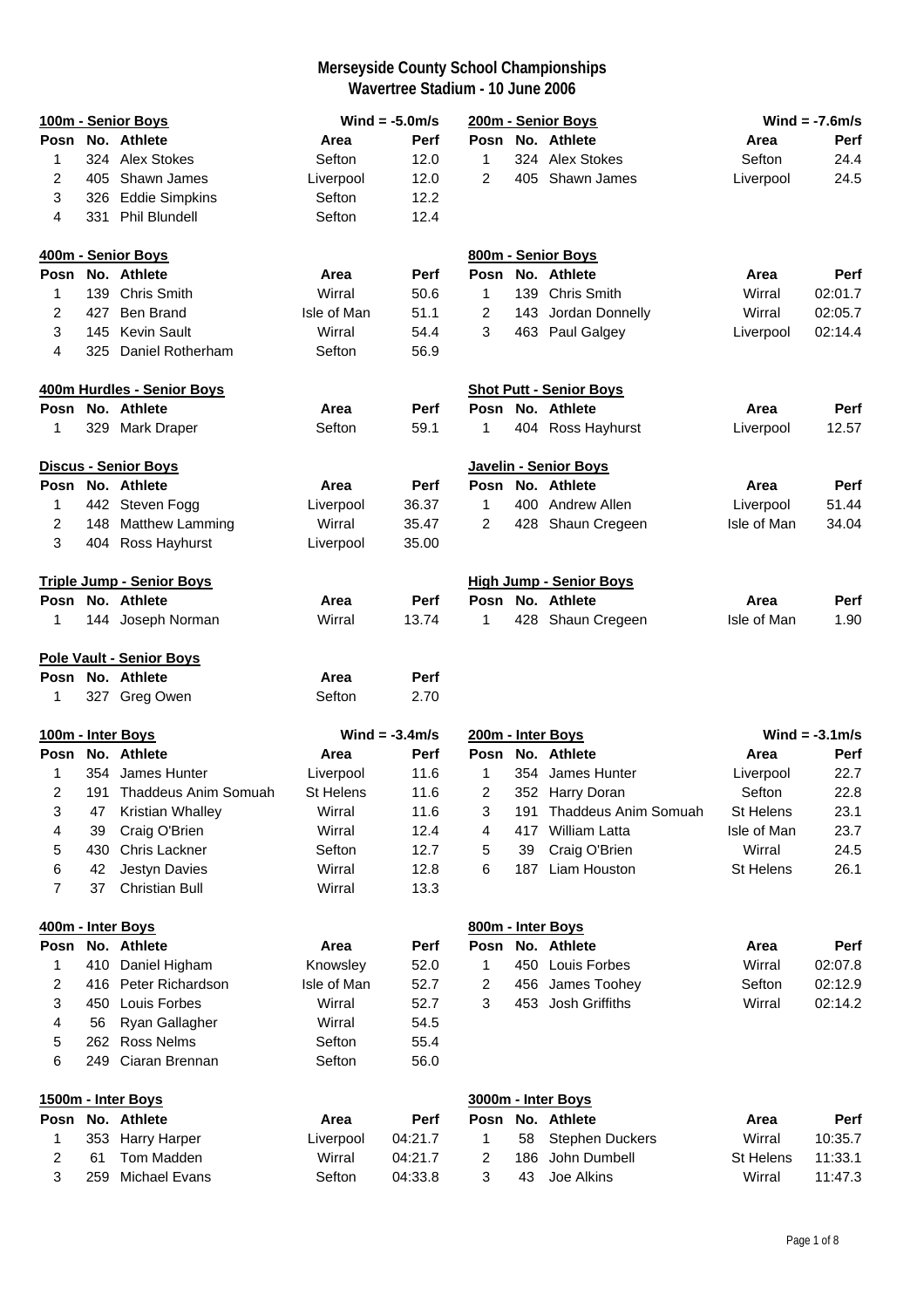|      |     | 400m Hurdles - Inter Boys       |                  |                   |                |     | 100m Hurdles - Inter Boys      |             | $Wind = NT$       |
|------|-----|---------------------------------|------------------|-------------------|----------------|-----|--------------------------------|-------------|-------------------|
| Posn |     | No. Athlete                     | Area             | Perf              | Posn           |     | No. Athlete                    | Area        | Perf              |
| 1    |     | 434 John Croasdale              | Liverpool        | 58.0              | 1              |     | 449 Liam Wilson                | Liverpool   | 16.1              |
| 2    |     | 415 Michael Haslett             | Isle of Man      | 58.3              |                |     |                                |             |                   |
|      |     | 1500m S/Chase - Inter Boys      |                  |                   |                |     |                                |             |                   |
| Posn |     | No. Athlete                     | Area             | Perf              |                |     |                                |             |                   |
| 1    |     | 466 Daryl Connolly              | Liverpool        | 04:59.9           |                |     |                                |             |                   |
| 2    |     | 185 Ben Clough                  | St Helens        | 05:11.5           |                |     |                                |             |                   |
| 3    | 31  | Andrew Campbell                 | Wirral           | 05:21.2           |                |     |                                |             |                   |
| 4    |     | 189 Steven Clague               | <b>St Helens</b> | 05:38.1           |                |     |                                |             |                   |
|      |     | <b>Hammer - Inter Boys</b>      |                  |                   |                |     | Discus - Inter Boys            |             |                   |
|      |     | Posn No. Athlete                | Area             | Perf              |                |     | Posn No. Athlete               | Area        | Perf              |
| 1    |     | 350 Adam Reynolds               | Liverpool        | 51.50             | 1              | 49  | Nick Lamming                   | Wirral      | 35.90             |
| 2    |     | 356 Liam Loyden                 | Liverpool        | 42.34             | 2              | 414 | Adam Jones                     | Isle of Man | 32.55             |
| 3    | 33  | <b>Ashley Lucas</b>             | Wirral           | 23.45             |                |     |                                |             |                   |
| 4    | 52  | Peter Doolan                    | Wirral           | 23.23             |                |     |                                |             |                   |
| 5    |     | 258 Mark Hughes                 | Sefton           | 15.15             |                |     |                                |             |                   |
|      |     | Javelin - Inter Boys            |                  |                   |                |     | <b>Shot Putt - Inter Boys</b>  |             |                   |
| Posn |     | No. Athlete                     | Area             | Perf              |                |     | Posn No. Athlete               | Area        | Perf              |
| 1    | 440 | <b>Niall Ellison</b>            | Liverpool        | 52.40             | $\mathbf{1}$   |     | 414 Adam Jones                 | Isle of Man | 12.64             |
| 2    | 256 | Josh Hatfield                   | Sefton           | 42.56             | 2              |     | 258 Mark Hughes                | Sefton      | 6.49              |
| 3    |     | 190 Steven Downie               | St Helens        | 41.15             |                |     |                                |             |                   |
|      |     | <b>Triple Jump - Inter Boys</b> |                  |                   |                |     | <b>Long Jump - Inter Boys</b>  |             |                   |
| Posn |     | No. Athlete                     | Area             | <b>Perf</b>       |                |     | Posn No. Athlete               | Area        | Perf              |
| 1    | 188 | Michael Ehlan                   | St Helens        | 13.39             | 1              |     | 448 Andrew Burgess             | Wirral      | 6.70              |
| 2    |     | 448 Andrew Burgess              | Wirral           | 13.10             | 2              |     | 416 Peter Richardson           | Isle of Man | 6.10              |
| 3    | 55  | <b>Robert Platt-Higgins</b>     | Wirral           | 11.88             | 3              |     | 415 Michael Haslett            | Isle of Man | 5.60              |
| 4    | 430 | <b>Chris Lackner</b>            | Sefton           | 11.15             | 4              |     | 187 Liam Houston               | St Helens   | 5.35              |
| 5    | 433 | Laurence Lovell                 | Wirral           | 10.91             |                |     |                                |             |                   |
| 6    | 35  | <b>Ben Twist</b>                | Wirral           | 10.59             |                |     |                                |             |                   |
|      |     | <u> High Jump - Inter Boys</u>  |                  |                   |                |     | <b>Pole Vault - Inter Boys</b> |             |                   |
| Posn |     | No. Athlete                     | Area             | Perf              | Posn           |     | No. Athlete                    | Area        | Perf              |
| 1    | 252 | Jacob Shaw                      | Sefton           | 1.85              | 1              | 36  | Callum Taylor                  | Wirral      | 3.10              |
| 2    | 188 | Michael Ehlan                   | <b>St Helens</b> | 1.75              | $\overline{2}$ | 437 | <b>Chris Roose</b>             | Liverpool   | 3.10              |
| 3    | 60  | <b>Stuart Campbell</b>          | Wirral           | 1.70              |                |     |                                |             |                   |
| 4    | 59  | Stephen Williams                | Wirral           | 1.55              |                |     |                                |             |                   |
|      |     | 100m - Junior Boys              |                  | Wind = $-1.5$ m/s |                |     | 200m - Junior Boys (Heat 1)    |             | Wind = $-5.9$ m/s |
| Posn |     | No. Athlete                     | Area             | <b>Perf</b>       | Posn           |     | No. Athlete                    | Area        | Perf              |
| 1    | 288 | James Armstrong                 | Sefton           | 11.8              | 1              |     | 288 James Armstrong            | Sefton      | 24.4 Q            |
| 2    | 377 | Jack Mackreth                   | Liverpool        | 11.8              | 2              |     | 446 Anthony Thompson           | Liverpool   | 26.3 Q            |
| 3    | 297 | Tom Kenningly                   | Sefton           | 12.2              | 3              | 93  | John Bateman                   | Wirral      | 27.3 Q            |
| 4    | 95  | Martyn Brown                    | Wirral           | 12.2              | 4              | 99  | Philip Brocken                 | Wirral      | 27.6 Q            |
| 5    | 446 | Anthony Thompson                | Liverpool        | 13.0              | 5              | 292 | Matthew Dryden                 | Sefton      | 29.8              |
| 6    | 88  | Jake Collins                    | Wirral           | 13.3              |                |     |                                |             |                   |
| 7    |     | 292 Matthew Dryden              | Sefton           | 14.1              |                |     |                                |             |                   |
|      |     | 200m - Junior Boys (Heat 2)     |                  | Wind = $-7.1$ m/s |                |     | 400m - Junior Boys             |             |                   |
| Posn |     | No. Athlete                     | Area             | Perf              | Posn           |     | No. Athlete                    | Area        | Perf              |
| 1    |     | 282 Callum Burns                | Sefton           | 25.1 Q            | 1              |     | 423 Lee Sum                    | Isle of Man | 58.4              |
| 2    | 377 | Jack Mackreth                   | Liverpool        | 25.1 Q            | $\overline{2}$ |     | 462 Sean Wilson                | Liverpool   | 59.0              |
| 3    |     | 210 Luke Williams               | <b>St Helens</b> | 25.3 Q            | 3              | 96  | <b>Matthew Austin</b>          | Wirral      | 61.1              |
| 4    |     | 281 Ben Eggington               | Sefton           | 27.8 Q            |                |     |                                |             |                   |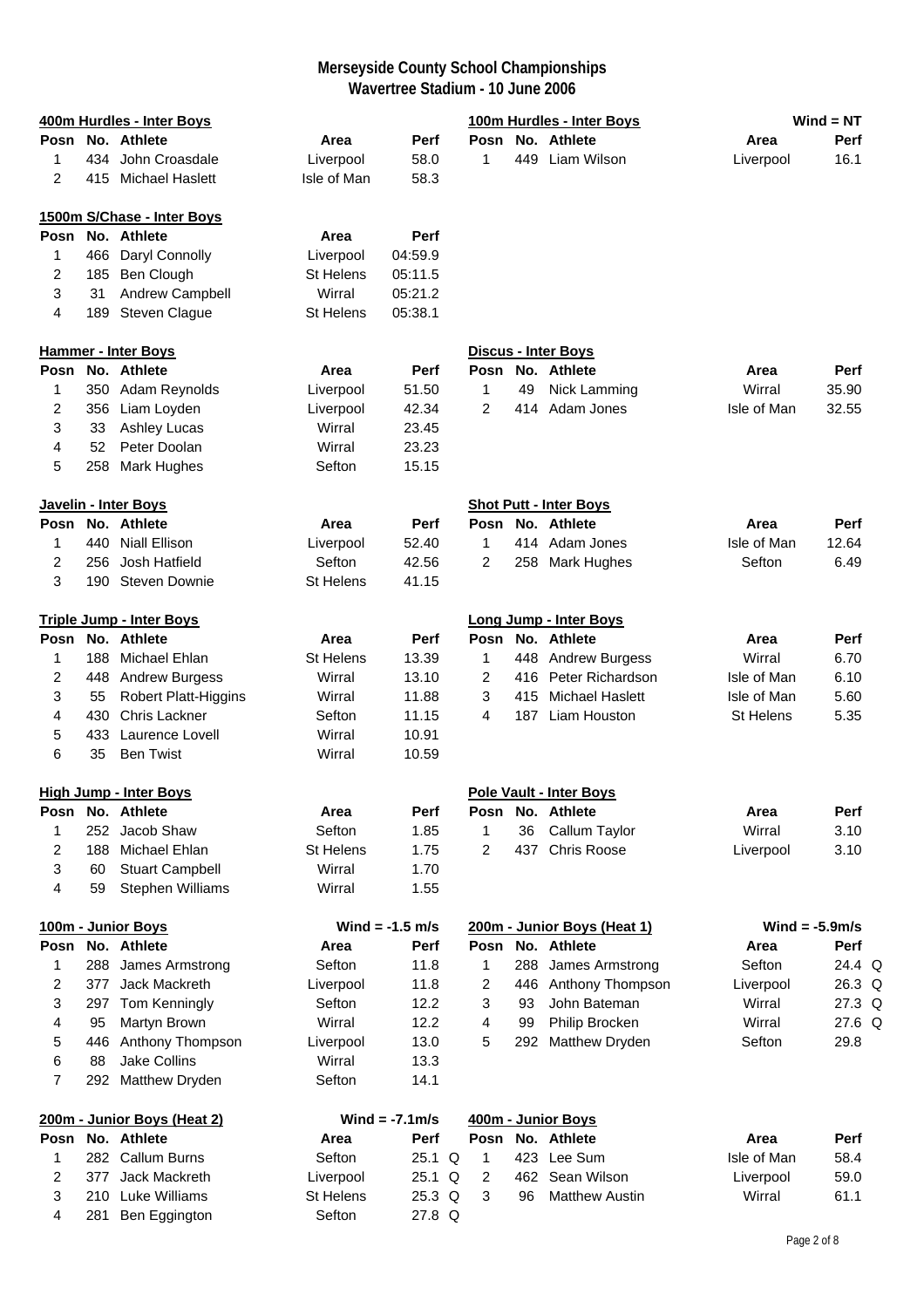|                         |                             | 200m - Junior Boys (FINAL)     |                  | Wind = $-2.0$ m/s |                  |              | 800m - Junior Boys               |                  |                   |  |
|-------------------------|-----------------------------|--------------------------------|------------------|-------------------|------------------|--------------|----------------------------------|------------------|-------------------|--|
|                         |                             | Posn No. Athlete               | Area             | Perf              |                  |              | Posn No. Athlete                 | Area             | Perf              |  |
| 1                       |                             | 288 James Armstrong            | Sefton           | 23.5              | 1                |              | 283 David Forrester              | Sefton           | 02:07.3           |  |
| 2                       | 377                         | Jack Mackreth                  | Liverpool        | 23.9              | 2                |              | 465 Phil Leggatt                 | Liverpool        | 02:09.3           |  |
| 3                       |                             | 282 Callum Burns               | Sefton           | 24.6              | 3                |              | 422 Conor Delanbanque            | Isle of Man      | 02:13.7           |  |
| 4                       |                             | 446 Anthony Thompson           | Liverpool        | 26.3              | 4                | 100          | <b>Philip Parkinson</b>          | Wirral           | 02:18.6           |  |
| 5                       | 93                          | John Bateman                   | Wirral           | 26.6              | 5                |              | 204 Danny Hughes                 | St Helens        | 02:22.4           |  |
| 6                       | 99                          | Philip Brocken                 | Wirral           | 27.2              | 6                | 208          | John Ashcroft                    | <b>St Helens</b> | 02:26.7           |  |
| $\overline{7}$          | 281                         | Ben Eggington                  | Sefton           | 28.4              |                  |              |                                  |                  |                   |  |
|                         |                             | 1500m - Junior Boys            |                  |                   |                  |              | 80m Hurdles - Junior Boys        |                  | Wind = $-5.6$ m/s |  |
| Posn                    |                             | No. Athlete                    | Area             | Perf              | Posn             |              | No. Athlete                      | Area             | Perf              |  |
| 1                       |                             | 373 Ben Brown                  | Liverpool        | 05:41.9           | $\mathbf{1}$     | 447          | Jack Meredith                    | Liverpool        | 12.3              |  |
| 2                       | 379                         | Mike Bush                      | Liverpool        | 05:42.5           | 2                | 97           | <b>Neil Oates</b>                | Wirral           | 13.4              |  |
| 3                       | 294                         | Mike Bride                     | Sefton           | 05:44.5           | 3                | 285          | <b>Enrico Dalle-Mulle</b>        | Sefton           | 13.4              |  |
| 4                       | 206                         | Jake Healy                     | <b>St Helens</b> | 05:46.0           | 4                | 278          | Adam Beresford                   | Sefton           | 15.4              |  |
| 5                       | 375                         | Danny McNiffe                  | Liverpool        | 05:46.5           |                  |              |                                  |                  |                   |  |
| 6                       | 459                         | Joe McGee                      | Wirral           | 05:47.1           |                  |              |                                  |                  |                   |  |
| $\overline{7}$          | 309                         | Jai Vernon-McGuigan            | Sefton           | 05:47.1           |                  |              |                                  |                  |                   |  |
| 8                       | 109                         | Stephen Simpson                | Wirral           | 05:51.8           |                  |              |                                  |                  |                   |  |
| 9                       | 455                         | John Seymour                   | Wirral           | 06:06.3           |                  |              |                                  |                  |                   |  |
| 10                      |                             | 112 Tom Fraine                 | Wirral           | 06:07.3           |                  |              |                                  |                  |                   |  |
| 11                      |                             | 205 David Griffiths            | <b>St Helens</b> | 06:10.6           |                  |              |                                  |                  |                   |  |
|                         | <b>Discus - Junior Boys</b> |                                |                  |                   |                  |              | <b>Hammer - Junior Boys</b>      |                  |                   |  |
| Posn                    |                             | No. Athlete                    | Area             | Perf              |                  |              | Posn No. Athlete                 | Area             | Perf              |  |
| 1                       | 101                         | <b>Robert Doolan</b>           | Wirral           | 33.28             | 1                | 279          | <b>Adam Davies</b>               | Sefton           | 44.08             |  |
| $\overline{2}$          |                             | 279 Adam Davies                | Sefton           | 25.96             | $\overline{2}$   | 101          | <b>Robert Doolan</b>             | Wirral           | 25.37             |  |
| 3                       |                             | 295 Nicholas Carter            | Sefton           | 17.13             |                  |              |                                  |                  |                   |  |
|                         |                             | Javelin - Junior Boys          |                  |                   |                  |              | <b>Shot Putt - Junior Boys</b>   |                  |                   |  |
| Posn                    |                             | No. Athlete                    | Area             | Perf              |                  |              | Posn No. Athlete                 | Area             | Perf              |  |
| $\overline{c}$          |                             | 110 Steven Piercy              | Wirral           | 38.04             | $\mathbf{1}$     | 99           | Philip Brocken                   | Wirral           | 12.40             |  |
| 1                       | 83                          | <b>Ben Carew</b>               | Wirral           | 37.48             |                  |              |                                  |                  |                   |  |
| 4                       |                             | 435 Ryan Carew                 | Wirral           | 33.51             |                  |              |                                  |                  |                   |  |
| 3                       |                             | 452 Oliver Kennedy             | Liverpool        | 32.42             |                  |              |                                  |                  |                   |  |
|                         |                             | <b>Long Jump - Junior Boys</b> |                  |                   |                  |              | <b>Triple Jump - Junior Boys</b> |                  |                   |  |
|                         |                             | Posn No. Athlete               | Area             | Perf              |                  |              | Posn No. Athlete                 | Area             | Perf              |  |
| 1                       | 95                          | Martyn Brown                   | Wirral           | 6.13              | 1                |              | 106 Scott Wootton                | Wirral           | 10.91             |  |
| $\overline{c}$          |                             | 210 Luke Williams              | <b>St Helens</b> | 5.34              | 2                | 84           | C Lee                            | Wirral           | 9.22              |  |
|                         |                             | <b>High Jump - Junior Boys</b> |                  |                   |                  |              | <b>Pole Vault - Junior Boys</b>  |                  |                   |  |
|                         |                             | Posn No. Athlete               | Area             | Perf              |                  |              | Posn No. Athlete                 | Area             | Perf              |  |
| 1                       |                             | 422 Conor Delanbanque          | Isle of Man      | 1.60              | 1                | 98           | <b>Patrick Fraine</b>            | Wirral           | 2.50              |  |
| $\overline{2}$          |                             | 108 Stephen Roberts            | Wirral           | 1.35              |                  |              |                                  |                  |                   |  |
| 100m - Yr 7 Boys        |                             |                                |                  | Wind = $-2.4$ m/s | 200m - Yr 7 Boys |              |                                  |                  | Wind = $-4.7$ m/s |  |
| Posn                    |                             | No. Athlete                    | Area             | Perf              |                  |              | Posn No. Athlete                 | Area             | Perf              |  |
| $\mathbf{1}$            | 9                           | Micah Harty Wint               | Wirral           | 14.2              | 1                |              | 172 Thomas Green                 | St Helens        | 28.2              |  |
| $\overline{c}$          | 179                         | Jake Barton                    | <b>St Helens</b> | 14.4              | 2                |              | 166 Elliott Barron               | St Helens        | 29.8              |  |
| $\sqrt{3}$              | 14                          | <b>Thomas Beattie</b>          | Wirral           | 14.6              | 3                | 5            | Jordan Lomax                     | Wirral           | 30.3              |  |
| $\overline{\mathbf{4}}$ | 13                          | Tom Williams                   | Wirral           | 14.7              | 4                | $\mathbf{1}$ | Alex Quirk                       | Wirral           | 30.5              |  |
| $\,$ 5 $\,$             | 166                         | <b>Elliott Barron</b>          | St Helens        | 14.7              | 5                | 6            | Joshua Greenlees                 | Wirral           | 32.0              |  |
| 6                       | 336                         | Jamie Mackreth                 | Liverpool        | 15.0              |                  |              |                                  |                  |                   |  |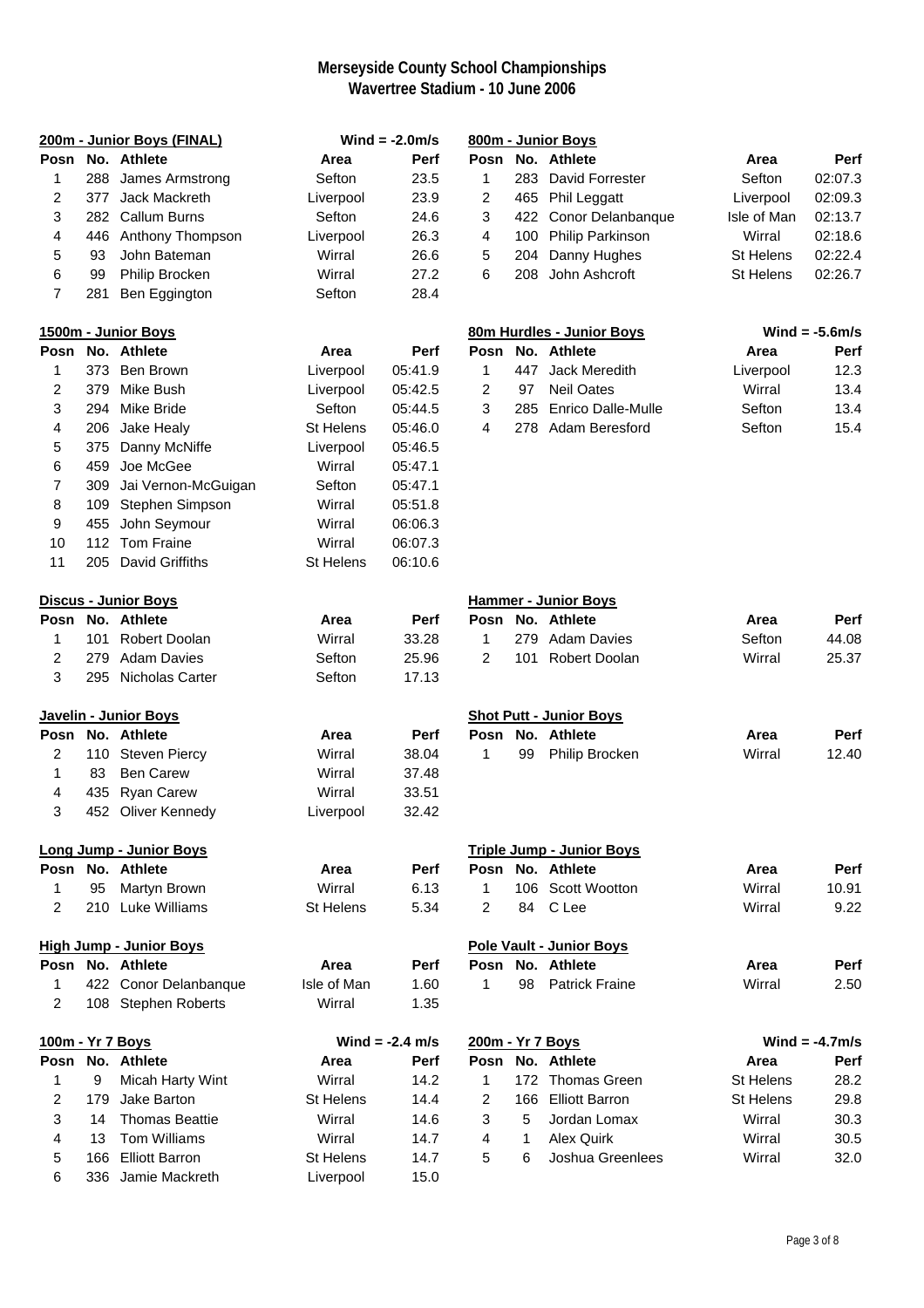| 800m - Yr 7 Boys   |     |                                   |                  |                   |                |     | 1500m - Yr 7 Boys               |                  |                   |
|--------------------|-----|-----------------------------------|------------------|-------------------|----------------|-----|---------------------------------|------------------|-------------------|
| Posn               |     | No. Athlete                       | Area             | Perf              |                |     | Posn No. Athlete                | Area             | <b>Perf</b>       |
| 1                  | 167 | Jamie Webb                        | St Helens        | 02:31.3           | 1              | 444 | <b>Connor Roberts-Nurse</b>     | Liverpool        | 05:04.0           |
| 2                  | 2   | James Keighley                    | Wirral           | 02:33.8           | $\overline{2}$ | 168 | Jamie White                     | <b>St Helens</b> | 05:04.4           |
| 3                  | 7   | Joshua Mitchell                   | Wirral           | 02:39.9           | 3              | 18  | <b>Tom Williams</b>             | Wirral           | 05:18.0           |
| 4                  | 4   | Joe Sells                         | Wirral           | 02:43.4           | 4              | 15  | Tim Gordon                      | Wirral           | 05:21.1           |
| 5                  |     | 443 Daniel Holmes                 | Liverpool        | 02:47.9           |                |     |                                 |                  |                   |
| 6                  | 171 | Paul Greenough                    | St Helens        | 02:52.6           |                |     |                                 |                  |                   |
| $\overline{7}$     |     | 464 Dean Lee                      | Wirral           | 02:53.2           |                |     |                                 |                  |                   |
|                    |     | 70m H - Yr 7 Boys                 |                  | Wind = $-5.0$ m/s |                |     |                                 |                  |                   |
|                    |     | Posn No. Athlete                  | Area             | Perf              |                |     |                                 |                  |                   |
| 1                  |     | 457 James Thompson                | Liverpool        | 13.2              |                |     |                                 |                  |                   |
| $\overline{c}$     | 17  | Tom Price                         | Wirral           | 15.7              |                |     |                                 |                  |                   |
|                    |     | <b>Shot Putt - Yr 7 Boys</b>      |                  |                   |                |     | Javelin - Yr 7 Boys             |                  |                   |
| Posn               |     | No. Athlete                       | Area             | Perf              |                |     | Posn No. Athlete                | Area             | Perf              |
| 1                  | 16  | <b>Tom Moseley</b>                | Wirral           | 6.84              | 1              |     | 165 Drew Atherton               | <b>St Helens</b> | 23.72             |
|                    |     | <b>High Jump - Yr 7 Boys</b>      |                  |                   |                |     | Long Jump - Yr 7 Boys           |                  |                   |
| Posn               |     | No. Athlete                       | Area             | Perf              | Posn           |     | No. Athlete                     | Area             | Perf              |
| 1                  |     | 179 Jake Barton                   | <b>St Helens</b> | 1.50              | 1              | 9   | Micah Harty Wint                | Wirral           | 4.61              |
| 2                  |     | 432 Michael Hartley               | Liverpool        | 1.45              | 2              | 13  | <b>Tom Williams</b>             | Wirral           | 4.37              |
| 3                  |     | 170 Luke James                    | St Helens        | 1.40              | 3              | 14  | <b>Thomas Beattie</b>           | Wirral           | 4.24              |
| 4                  | 10  | Michael Campbell                  | Wirral           | 1.40              | 4              | 171 | Paul Greenough                  | St Helens        | 4.06              |
| 5                  | 165 | <b>Drew Atherton</b>              | St Helens        | 1.35              | 5              | 163 | Ben Nicholson                   | <b>St Helens</b> | 3.12              |
| 6                  |     | 443 Daniel Holmes                 | Liverpool        | 1.35              |                |     |                                 |                  |                   |
| $\overline{7}$     |     | 457 James Thompson                | Liverpool        | 1.30              |                |     |                                 |                  |                   |
|                    |     | 800m - Senior Girls               |                  |                   |                |     | 3000m - Senior Girls            |                  |                   |
| Posn               |     | No. Athlete                       | Area             | <b>Perf</b>       |                |     | Posn No. Athlete                | Area             | <b>Perf</b>       |
| 1                  |     | 155 Emma Toland                   | Wirral           | 02:37.6           | 1              |     | 153 Charlotte O'Connell         | Wirral           | 10:43.4           |
|                    |     | 400m Hurdles - Senior Girls       |                  |                   |                |     |                                 |                  |                   |
| Posn               |     | No. Athlete                       | Area             | <b>Perf</b>       |                |     |                                 |                  |                   |
| 1                  |     | 157 Hannah Dyas                   | Wirral           | 71.2              |                |     |                                 |                  |                   |
|                    |     | <b>Triple Jump - Senior Girls</b> |                  |                   |                |     | <b>Long Jump - Senior Girls</b> |                  |                   |
| Posn               |     | No. Athlete                       | Area             | Perf              |                |     | Posn No. Athlete                | Area             | Perf              |
| 1                  |     | 234 Helen Croft                   | <b>St Helens</b> | 8.83              | 1              |     | 234 Helen Croft                 | St Helens        | 4.42              |
| 300m - Inter Girls |     |                                   |                  |                   |                |     | 200m - Inter Girls              |                  | Wind = $-3.7$ m/s |
| Posn               |     | No. Athlete                       | Area             | <b>Perf</b>       |                |     | Posn No. Athlete                | Area             | <b>Perf</b>       |
| 1                  |     | 361 Carmen Gedling                | Liverpool        | 40.2              | 1              |     | 419 Harriet Pryke               | Isle of Man      | 27.7              |
| 2                  |     | 419 Harriet Pryke                 | Isle of Man      | 42.7              | $\overline{2}$ | 271 | Katy Hooton                     | Sefton           | 28.3              |
| 3                  | 277 | Stephanie James                   | Sefton           | 42.8              | 3              | 74  | <b>Kate Brick</b>               | Wirral           | 29.2              |
| 4                  | 371 | Sophie Whiteside                  | Liverpool        | 44.2              |                |     |                                 |                  |                   |
| 5                  | 271 | Katy Hooton                       | Sefton           | 44.9              |                |     |                                 |                  |                   |
| 800m - Inter Girls |     |                                   |                  |                   |                |     | 1500m - Inter Girls             |                  |                   |
| Posn               |     | No. Athlete                       | Area             | <b>Perf</b>       |                |     | Posn No. Athlete                | Area             | <b>Perf</b>       |
| 1                  | 277 | Stephanie James                   | Sefton           | 02:24.7           | 1              | 420 | Nicola Cooil                    | Isle of Man      | 05:07.9           |
| 2                  | 368 | Melissa Longworth                 | Liverpool        | 02:29.1           | $\overline{2}$ | 369 | Olivia Desborough               | Liverpool        | 05:11.0           |
| 3                  | 460 | Melissa Lynch                     | Liverpool        | 02:45.8           |                |     |                                 |                  |                   |
| 4                  | 71  | <b>Esther Lindesay</b>            | Wirral           | 02:48.7           |                |     |                                 |                  |                   |
| 5                  |     | 454 Rachael Peers                 | Liverpool        | 03:05.1           |                |     |                                 |                  |                   |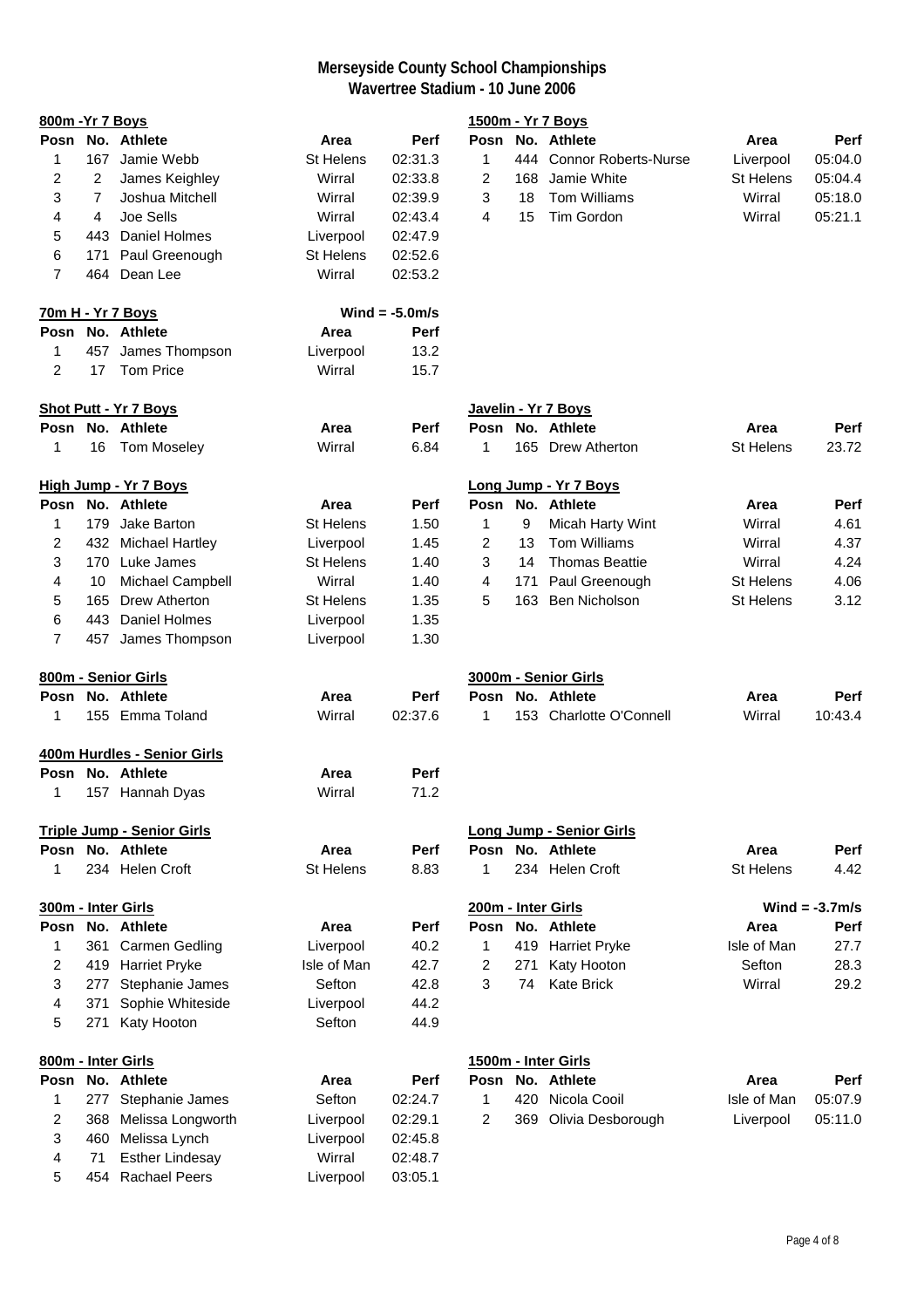|                |     | 3000m - Inter Girls              |                  |                   |                |     | 300m Hurdles - Inter Girls     |                   |          |
|----------------|-----|----------------------------------|------------------|-------------------|----------------|-----|--------------------------------|-------------------|----------|
|                |     | Posn No. Athlete                 | Area             | Perf              |                |     | Posn No. Athlete               | Area              | Perf     |
| 1              |     | 276 Ria Ellis                    | Sefton           | 11:05.8           | 1              |     | 439 Sarah Williams             | Sefton            | 51.6     |
| 2              | 76  | Rebecca Hannah                   | Wirral           | 11:41.4           | 2              |     | 194 Jessica Cretu              | St Helens         | 52.0     |
| 3              |     | 366 Hannah Brellisford           | Liverpool        | 12:12.4           |                |     |                                |                   |          |
|                |     | 80m Hurdles - Inter Girls        |                  | Wind = $-3.5$ m/s |                |     |                                |                   |          |
|                |     | Posn No. Athlete                 | Area             | <b>Perf</b>       |                |     |                                |                   |          |
| 1              |     | 360 Ashley Helsby                | Liverpool        | 12.7              |                |     |                                |                   |          |
| 2              | 431 | Katie McHale                     | Sefton           | 12.9              |                |     |                                |                   |          |
| 3              | 461 | Abbie Bennett                    | Sefton           | 13.4              |                |     |                                |                   |          |
| 4              |     | 439 Sarah Williams               | Sefton           | 14.0              |                |     |                                |                   |          |
|                |     | <b>Hammer - Inter Girls</b>      |                  |                   |                |     | Discus - Inter Girls           |                   |          |
| Posn           |     | No. Athlete                      | Area             | Perf              |                |     | Posn No. Athlete               | Area              | Perf     |
| 1              |     | 201 Vicky Johnson                | St Helens        | 40.81             | 1              |     | 436 Lauren Cummins             | Sefton            | 28.95    |
| 2              |     | 193 Becci Keegan                 | <b>St Helens</b> | 33.22             | 2              |     | 200 Suzanne Woodward           | <b>St Helens</b>  | 22.19    |
| 3              | 365 | Danielle Bate                    | Liverpool        | 29.60             | 3              |     | 192 Alverty Chirwa             | <b>St Helens</b>  | 14.43    |
| 4              | 498 | <b>Charlotte Christian</b>       | Isle of Man      | 28.89             |                |     |                                |                   |          |
| 5              |     | 200 Suzanne Woodward             | St Helens        | 24.99             |                |     |                                |                   |          |
|                |     | <b>Shot Putt - Inter Girls</b>   |                  |                   |                |     | Javelin - Inter Girls          |                   |          |
| Posn           |     | No. Athlete                      | Area             | Perf              |                |     | Posn No. Athlete               | Area              | Perf     |
| 1              |     | 201 Vicky Johnson                | St Helens        | 9.48              | 1              |     | 193 Becci Keegan               | <b>St Helens</b>  | 29.80    |
| 2              | 456 | James Toohey                     | Sefton           | 9.13              | $\overline{2}$ |     | 192 Alverty Chirwa             | St Helens         | 20.94    |
| 3              | 365 | Danielle Bate                    | Liverpool        | 8.78              | 3              |     | 195 Jessica Drillingcourt      | <b>St Helens</b>  | 8.57     |
| 4              | 498 | <b>Charlotte Christian</b>       | Isle of Man      | 7.79              |                |     |                                |                   |          |
| 5              | 421 | Rebecca Hindle                   | Isle of Man      | 7.68              |                |     |                                |                   |          |
| 6              |     | 359 Alisha Ali-Gray              | Liverpool        | 7.54              |                |     |                                |                   |          |
| $\overline{7}$ |     | 195 Jessica Drillingcourt        | <b>St Helens</b> | 4.81              |                |     |                                |                   |          |
|                |     | <b>Triple Jump - Inter Girls</b> |                  |                   |                |     | <b>Long Jump - Inter Girls</b> |                   |          |
|                |     | Posn No. Athlete                 | Area             | Perf              |                |     | Posn No. Athlete               | Area              | Perf     |
| 1              |     | 431 Katie McHale                 | Sefton           | 10.45             | 1              |     | 364 Courtney Lenwey            | Liverpool         | 4.77     |
| 2              |     | 274 Rachael Waring               | Sefton           | 9.55              |                |     |                                |                   |          |
| 3              |     | 500 Sarah Potter                 | Liverpool        | 9.41              |                |     |                                |                   |          |
| 4              |     | 362 Celia Gaillard               | Liverpool        | 8.54              |                |     |                                |                   |          |
|                |     | <b>High Jump - Inter Girls</b>   |                  |                   |                |     |                                |                   |          |
|                |     | Posn No. Athlete                 | Area             | Perf              |                |     |                                |                   |          |
| 1              |     | 362 Celia Gaillard               | Liverpool        | 1.40              |                |     |                                |                   |          |
| $\overline{c}$ | 421 | Rebecca Hindle                   | Isle of Man      | 1.30              |                |     |                                |                   |          |
| 3              | 65  | Abbie Dutton                     | Wirral           | 1.25              |                |     |                                |                   |          |
|                |     | 100m - Junior Girls (Heat 1)     |                  | Wind $= -0.9$ m/s |                |     | 100m - Junior Girls (Heat 2)   | Wind = $+3.7$ m/s |          |
| Posn           |     | No. Athlete                      | Area             | Perf              | Posn           |     | No. Athlete                    | Area              | Perf     |
| 1              | 396 | Sian Gilgeous                    | Liverpool        | 13.2 Q            | 1              |     | 412 Amy Forrester              | Knowsley          | 13.6 $Q$ |
| 2              | 228 | Laura Crook                      | <b>St Helens</b> | 13.5 Q            | 2              |     | 394 Rachael Ogunye             | Liverpool         | 13.8 Q   |
| 3              | 219 | <b>Heather Drillingcourt</b>     | St Helens        | 13.9 Q            | 3              |     | 392 Megan Ward                 | Liverpool         | 13.9 Q   |
| 4              | 389 | Kathryn Fearon                   | Liverpool        | 13.9              | 4              | 441 | <b>Lauren Murphy</b>           | Liverpool         | 14.3     |
| 5              | 119 | Demi Goudasaki                   | Wirral           | 14.1              | 5              | 114 | Alice Townsend                 | Wirral            | 14.3     |
| 6              |     | 314 Louise Kelly                 | Sefton           | 14.2              | 6              |     | 222 Jenny Hamon                | St Helens         | 14.8     |
| $\overline{7}$ |     | 386 Grace Wilson                 | Liverpool        | 14.5              | 7              |     | 246 Rosanna Harrison-Pope      | Sefton            | 14.8     |
|                |     |                                  |                  |                   | 8              |     | 216 Charlotte Mather           | <b>St Helens</b>  | 15.5     |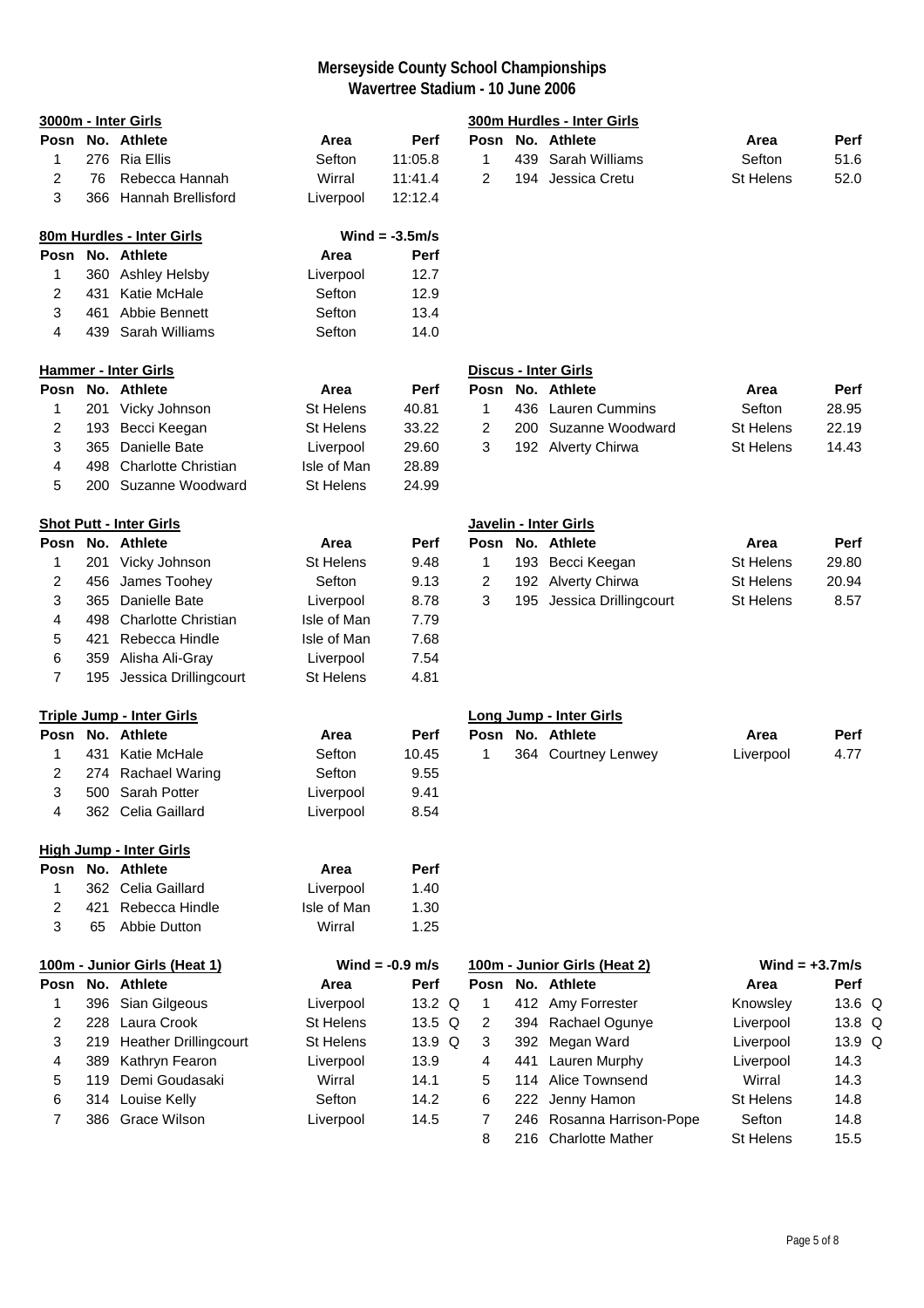|                |      | 100m - Junior Girls (Heat 3) |                  | Wind = $+2.6$ m/s |                |     | 100m - Junior Girls (FINAL)  | Wind = $-2.6$ m/s |                   |  |
|----------------|------|------------------------------|------------------|-------------------|----------------|-----|------------------------------|-------------------|-------------------|--|
|                |      | Posn No. Athlete             | Area             | <b>Perf</b>       |                |     | Posn No. Athlete             | Area              | Perf              |  |
| 1              | 120  | <b>Eleanor Lewis</b>         | Wirral           | 13.5 Q            | $\mathbf{1}$   |     | 412 Amy Forrester            | Knowsley          | 13.3              |  |
| 2              | 438  | <b>Bryony Potter</b>         | Wirral           | 13.8 Q            | 2              |     | 396 Sian Gilgeous            | Liverpool         | 13.3              |  |
| 3              | 306  | Emma Lyons                   | Sefton           | 13.8 Q            | 3              | 120 | <b>Eleanor Lewis</b>         | Wirral            | 13.4              |  |
| 4              |      | 380 Carla Jones              | Liverpool        | 13.9              | 4              | 394 | Rachael Ogunye               | Liverpool         | 13.5              |  |
| 5              | 303  | Dominique Durant             | Sefton           | 14.0              | 5              | 392 | Megan Ward                   | Liverpool         | 13.7              |  |
| 6              | 399  | Stephanie Allen              | Liverpool        | 14.4              | 6              | 438 | <b>Bryony Potter</b>         | Wirral            | 13.9              |  |
| $\overline{7}$ | 218  | Gina Millington              | <b>St Helens</b> | 14.8              | 7              | 228 | Laura Crook                  | <b>St Helens</b>  | 13.9              |  |
| 8              | 387  | Hannah Rimer                 | Liverpool        | 15.2              | 8              | 306 | Emma Lyons                   | Sefton            | 14.1              |  |
|                |      |                              |                  |                   | 9              | 389 | Kathryn Fearon               | Liverpool         | 14.1              |  |
|                |      | 200m - Junior Girls (Heat 1) |                  | Wind = $-1.9m/s$  |                |     | 200m - Junior Girls (Heat 2) |                   | Wind = $-3.7$ m/s |  |
| Posn           |      | No. Athlete                  | Area             | <b>Perf</b>       | Posn           |     | No. Athlete                  | Area              | Perf              |  |
| 1              |      | 313 Lauren Brennan           | Sefton           | 26.7 Q            | 1              |     | 412 Amy Forrester            | Knowsley          | 27.3 Q            |  |
| 2              | 120  | <b>Eleanor Lewis</b>         | Wirral           | 27.5 Q            | $\overline{2}$ | 380 | Carla Jones                  | Liverpool         | 27.6 Q            |  |
| 3              | 228  | Laura Crook                  | <b>St Helens</b> | 27.7 Q            | 3              | 392 | Megan Ward                   | Liverpool         | 27.6 Q            |  |
| 4              | 396  | Sian Gilgeous                | Liverpool        | 27.7 Q            | $\overline{4}$ | 306 | Emma Lyons                   | Sefton            | 28.0 Q            |  |
| 5              |      | 218 Gina Millington          | <b>St Helens</b> | 29.7              | 5              | 305 | Emma Liversage               | Sefton            | 30.9              |  |
|                |      | 200m - Junior Girls (FINAL)  |                  | Wind = $-3.3$ m/s |                |     |                              |                   |                   |  |
| Posn           |      | No. Athlete                  | Area             | <b>Perf</b>       |                |     |                              |                   |                   |  |
| 1              |      | 313 Lauren Brennan           | Sefton           | 26.5              |                |     |                              |                   |                   |  |
| 2              |      | 412 Amy Forrester            | Knowsley         | 27.2              |                |     |                              |                   |                   |  |
| 3              |      | 380 Carla Jones              | Liverpool        | 27.6              |                |     |                              |                   |                   |  |
| 4              | 120  | <b>Eleanor Lewis</b>         | Wirral           | 27.7              |                |     |                              |                   |                   |  |
| 5              | 228  | Laura Crook                  | St Helens        | 27.8              |                |     |                              |                   |                   |  |
| 6              |      | 306 Emma Lyons               | Sefton           | 28.4              |                |     |                              |                   |                   |  |
|                |      | 1500m - Junior Girls         |                  |                   |                |     | 800m - Junior Girls          |                   |                   |  |
| Posn           |      | No. Athlete                  | Area             | Perf              | Posn           |     | No. Athlete                  | Area              | Perf              |  |
| 1              |      | 395 Rebecca Linney           | Liverpool        | 04:55.2           | $\mathbf{1}$   |     | 318 Rachael Flynn            | Sefton            | 02:25.4           |  |
| 2              | 233  | Zoe Woodward                 | <b>St Helens</b> | 04:56.4           | 2              | 384 | Emma Wakefield               | Liverpool         | 02:30.3           |  |
| 3              | 424  | Gemma Astin                  | Isle of Man      | 04:57.3           | 3              | 310 | Jane Ingram                  | Sefton            | 02:36.3           |  |
| 4              | 391  | <b>Megan Davies</b>          | Liverpool        | 05:02.8           | 4              |     | 497 Georja Busetto           | Wirral            | 02:37.2           |  |
| 5              | 425  | Rachael Franklin             | Isle of Man      | 05:12.4           | 5              |     | 312 Laura Riley              | Sefton            | 02:39.4           |  |
| 6              |      | 300 Amelia Peacock           | Sefton           | 05:12.5           | 6              |     | 307 Hannah O'Reilly          | Sefton            | 02:41.5           |  |
| 7              | 127  | Jessica Schofield            | Wirral           | 05:15.8           | 7              | 124 | Hannah Wilson                | Wirral            | 02:41.7           |  |
| 8              |      | 320 Sophie Kelly             | Sefton           | 05:17.3           | 8              |     | 132 Rachael Lang             | Wirral            | 02:41.7           |  |
| 9              | 299  | Alex Forde                   | Sefton           | 05:18.1           | 9              |     | 219 Heather Drillingcourt    | St Helens         | 02:42.8           |  |
| 10             | 385  | Georgina Dykstra             | Liverpool        | 05:21.9           | 10             |     | 133 Rachel Jones             | Wirral            | 02:43.4           |  |
| 11             | 298  | Abigail Bridgeman            | Sefton           | 05:28.7           | 11             |     | 230 Lauren Bradshaw          | St Helens         | 02:45.8           |  |
| 12             | 131  | Nicole Haviland              | Wirral           | 05:35.7           |                |     |                              |                   |                   |  |
| 13             | 451  | Louise Leek                  | Sefton           | 05:40.7           |                |     |                              |                   |                   |  |
| 14             |      | 246 Rosanna Harrison-Pope    | Sefton           | 05:43.5           |                |     |                              |                   |                   |  |
| 15             | 398  | Stephanie Romano-Smith       | Liverpool        | 06:01.5           |                |     |                              |                   |                   |  |
| 16             |      | 445 Laura Francis            | St Helens        | 06:12.5           |                |     |                              |                   |                   |  |
|                |      | 75m Hurdles - Junior Girls   |                  | Wind $= -3.3$ m/s |                |     |                              |                   |                   |  |
|                |      | Posn No. Athlete             | Area             | Perf              |                |     |                              |                   |                   |  |
| 1              | 397  | Sophie Bell-Morgan           | Liverpool        | 12.6              |                |     |                              |                   |                   |  |
| 2              | 383  | <b>Ellie Quirk</b>           | Liverpool        | 12.9              |                |     |                              |                   |                   |  |
| 3              | 393. | Michaela Routledge           | Liverpool        | 13.1              |                |     |                              |                   |                   |  |
| 4              |      | 458 Laura Munnerley          | Knowsley         | 13.6              |                |     |                              |                   |                   |  |
| 5              | 301  | Charlotte Buckingham         | Sefton           | 13.6              |                |     |                              |                   |                   |  |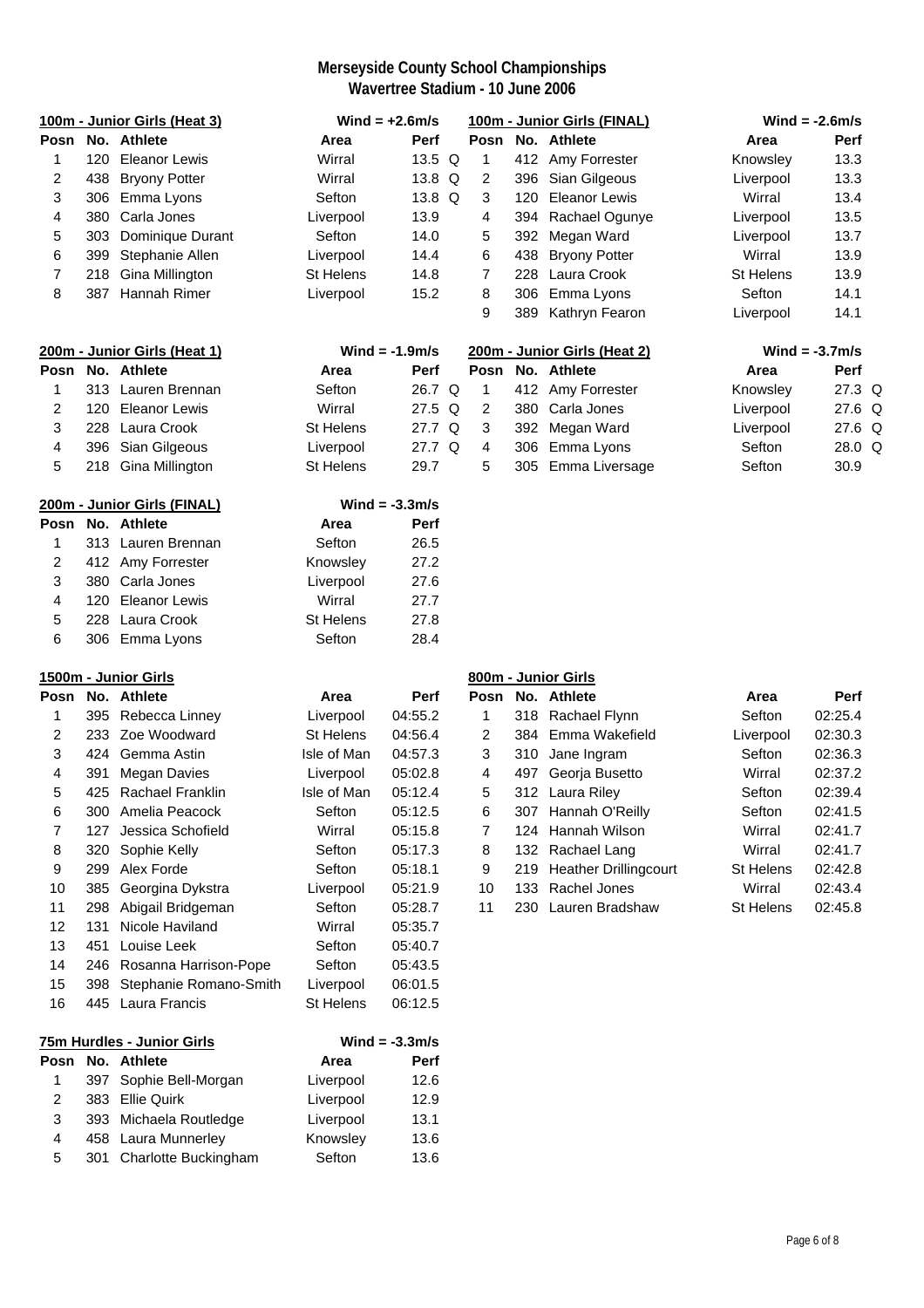|                  |     | <b>Discus - Junior Girls</b>       |                               |                   |                   |     | <b>Shot Putt - Junior Girls</b>               |                               |              |
|------------------|-----|------------------------------------|-------------------------------|-------------------|-------------------|-----|-----------------------------------------------|-------------------------------|--------------|
|                  |     | Posn No. Athlete                   | Area                          | Perf              |                   |     | Posn No. Athlete                              | Area                          | Perf         |
| 1                |     | 118 Claire Jones                   | Wirral                        | 21.26             | 1                 |     | 129 Mariella Catton                           | Wirral                        | 8.08         |
| 2                |     | 216 Charlotte Mather               | <b>St Helens</b>              | 19.83             | $\overline{2}$    |     | 314 Louise Kelly                              | Sefton                        | 6.35         |
| 3                |     | 316 Lydia Dale                     | Sefton                        | 19.54             | 3                 |     | 232 Tracey Chirwa                             | St Helens                     | 6.15         |
| 4                |     | 232 Tracey Chirwa                  | <b>St Helens</b>              | 13.48             |                   |     |                                               |                               |              |
|                  |     | Javelin - Junior Girls             |                               |                   |                   |     |                                               |                               |              |
| Posn             |     | No. Athlete                        | Area                          | Perf              |                   |     |                                               |                               |              |
| 1                |     | 304 Emma Carter                    | Sefton                        | 24.76             |                   |     |                                               |                               |              |
| 2                |     | 130 Michelle Moran                 | Wirral                        | 18.93             |                   |     |                                               |                               |              |
| 3                | 311 | Jessica Nichols                    | Sefton                        | 16.10             |                   |     |                                               |                               |              |
| 4                |     | 222 Jenny Hamon                    | St Helens                     | 13.55             |                   |     |                                               |                               |              |
|                  |     | <b>Long Jump - Junior Girls</b>    |                               |                   |                   |     | <b>High Jump - Junior Girls</b>               |                               |              |
| Posn             |     | No. Athlete                        | Area                          | Perf              |                   |     | Posn No. Athlete                              | Area                          | Perf         |
| 1                |     | 388 Katarina Thompson              | Liverpool                     | 4.87              | 1                 |     | 224 Josephine Barrow                          | St Helens                     | 1.66         |
| 2                |     | 397 Sophie Bell-Morgan             | Liverpool                     | 4.71              | 2                 |     | 388 Katarina Thompson                         | Liverpool                     | 1.64         |
| 3                | 310 | Jane Ingram                        | Sefton                        | 4.67              | 3                 | 499 | Zara Poulter                                  | Liverpool                     | 1.62         |
| 4                |     | 389 Kathryn Fearon                 | Liverpool                     | 4.35              | 4                 |     | 126 Jenny Roberts                             | Wirral                        | 1.55         |
| 5                |     | 393 Michaela Routledge             | Liverpool                     | 4.34              | 5                 |     | 426 Sarah Tidy                                | Isle of Man                   | 1.43         |
| 6                |     | 305 Emma Liversage                 | Sefton                        | 4.21              | 6                 | 301 | Charlotte Buckingham                          | Sefton                        | 1.40         |
| 7                |     | 312 Laura Riley                    | Sefton                        | 4.21              |                   |     |                                               |                               |              |
| 8                |     | 119 Demi Goudasaki                 | Wirral                        | 4.00              |                   |     |                                               |                               |              |
| 9                |     | 225 Katie Jolly                    | St Helens                     | 3.57              |                   |     |                                               |                               |              |
| 10               |     | 230 Lauren Bradshaw                | <b>St Helens</b>              | 3.55              |                   |     |                                               |                               |              |
| 80m - Yr 7 Girls |     |                                    |                               | Wind = $-3.6$ m/s | 150m - Yr 7 Girls |     |                                               |                               | $Wind = NT$  |
|                  |     |                                    |                               |                   |                   |     |                                               |                               |              |
| Posn             |     | No. Athlete                        | Area                          | Perf              | Posn              |     | No. Athlete                                   | Area                          |              |
| 1                |     | 344 Jessica Loftus                 |                               | 11.3              | 1                 |     | 344 Jessica Loftus                            |                               | Perf<br>21.1 |
| 2                | 28  |                                    | Liverpool<br>Wirral           | 11.6              | 2                 |     | 337 Alexandre Fox                             | Liverpool                     | 21.7         |
| 3                |     | Sophie Money<br>346 Natalie Almark |                               |                   | 3                 |     |                                               | Liverpool                     |              |
| 4                | 235 | Natasha Le Surf                    | Liverpool<br><b>St Helens</b> | 12.0<br>12.3      | 4                 |     | 347 Phillippa McCormack<br>338 Antonia Goudie | Liverpool                     | 21.9<br>23.1 |
| 5                |     | 242 Helen Sheehan                  | Sefton                        | 12.4              | 5                 |     | 182 Sophie Rigby                              | Liverpool<br><b>St Helens</b> | 24.0         |
| 6                | 23  | <b>Katie Ewer</b>                  | Wirral                        | 12.5              |                   |     |                                               |                               |              |
| 7                | 22  | <b>Katie Duckers</b>               | Wirral                        | 12.6              |                   |     |                                               |                               |              |
|                  |     | 1200m - Yr 7 Girls                 |                               |                   | 800m - Yr 7 Girls |     |                                               |                               |              |
| Posn             |     | No. Athlete                        | Area                          | Perf              |                   |     | Posn No. Athlete                              | Area                          | Perf         |
| 1                | 413 | Sarah Astin                        | Isle of Man                   | 04:01.2           | 1                 | 21  | Jessie Evans                                  | Wirral                        | 02:43.9      |
| 2                | 343 | Hannah Whiteside                   | Liverpool                     | 04:15.8           | 2                 | 348 | Poppy Lang                                    | Liverpool                     | 02:47.8      |
| 3                | 175 | Devon Hamon                        | <b>St Helens</b>              | 04:18.6           | 3                 | 244 | Maria Stanfield                               | Sefton                        | 02:51.5      |
| 4                | 20  | <b>Hannah Tarver</b>               | Wirral                        | 04:19.4           | 4                 | 177 | Hannah Robinson                               | <b>St Helens</b>              | 03:09.4      |
| 5                | 339 | Chelsea lerston                    | Liverpool                     | 04:24.5           |                   |     |                                               |                               |              |
| 6                | 240 | <b>Eleanor Newton</b>              | Sefton                        | 04:36.6           |                   |     |                                               |                               |              |
| 7                |     | 245 Rachael Miller                 | Sefton                        | 04:51.5           |                   |     |                                               |                               |              |
|                  |     | 70m H - Yr 7 Girls                 |                               | Wind = $-7.6$ m/s |                   |     | <b>Shot Putt - Yr 7 Girls</b>                 |                               |              |
| Posn             |     | No. Athlete                        | Area                          | Perf              |                   |     | Posn No. Athlete                              | Area                          | Perf         |
| 1                | 340 | Daria Chadwick                     | Liverpool                     | 13.0              | 1                 | 241 | Elenor James                                  | Sefton                        | 6.89         |
| 2                |     | 337 Alexandre Fox                  | Liverpool                     | 13.0              | 2                 | 247 | Sarah Murphy                                  | Sefton                        | 6.24         |
| 3                | 349 | Sohie Reynolds                     | Liverpool                     | 14.5              | 3                 | 341 | Gabrielle De La Puente                        | Liverpool                     | 6.21         |
| 4                | 244 | Maria Stanfield                    | Sefton                        | 15.0              | 4                 | 24  | <b>Katie Roberts</b>                          | Wirral                        | 6.16         |

|   | Posn No. Athlete    | Area      | <b>Perf</b> |
|---|---------------------|-----------|-------------|
| 1 | 129 Mariella Catton | Wirral    | 8.08        |
| 2 | 314 Louise Kelly    | Sefton    | 6.35        |
| 3 | 232 Tracey Chirwa   | St Helens | 6.15        |

# **Long Jump - Junior Girls High Jump - Junior Girls** 4 Josephine Barrow St Helens 1.66 2 8 Katarina Thompson Liverpool 1.64 9 Zara Poulter **Ingram Sefton 1.62** 4 4 5 389 Kathryn Feart Control 4.55 and 1.55 and 1.55 6 Sarah Tidy **Isle of Man** 1.43 Charlotte Buckingham Sefton 1.40

| 150m - Yr 7 Girls |  |                         | $Wind = NT$      |      |
|-------------------|--|-------------------------|------------------|------|
| Posn              |  | No. Athlete             | Area             | Perf |
| 1                 |  | 344 Jessica Loftus      | Liverpool        | 21.1 |
| 2                 |  | 337 Alexandre Fox       | Liverpool        | 21.7 |
| 3                 |  | 347 Phillippa McCormack | Liverpool        | 21.9 |
| 4                 |  | 338 Antonia Goudie      | Liverpool        | 23.1 |
| 5                 |  | 182 Sophie Rigby        | <b>St Helens</b> | 24.0 |

|   | 00m -Yr 7 Girls |                              |           |         |  |  |  |  |  |  |
|---|-----------------|------------------------------|-----------|---------|--|--|--|--|--|--|
|   |                 | <sup>o</sup> osn No. Athlete | Area      | Perf    |  |  |  |  |  |  |
|   |                 | 1 21 Jessie Evans            | Wirral    | 02:43.9 |  |  |  |  |  |  |
| 2 |                 | 348 Poppy Lang               | Liverpool | 02:47.8 |  |  |  |  |  |  |
| 3 |                 | 244 Maria Stanfield          | Sefton    | 02:51.5 |  |  |  |  |  |  |
| 4 |                 | 177 Hannah Robinson          | St Helens | 03:09.4 |  |  |  |  |  |  |
|   |                 |                              |           |         |  |  |  |  |  |  |

|   |     | 70m H - Yr 7 Girls  |           | Wind = $-7.6$ m/s |      |     | <b>Shot Putt - Yr 7 Girls</b> |           |             |
|---|-----|---------------------|-----------|-------------------|------|-----|-------------------------------|-----------|-------------|
|   |     | Posn No. Athlete    | Area      | <b>Perf</b>       | Posn |     | No. Athlete                   | Area      | <b>Perf</b> |
|   |     | 340 Daria Chadwick  | Liverpool | 13.0              |      |     | 241 Elenor James              | Sefton    | 6.89        |
|   |     | 337 Alexandre Fox   | Liverpool | 13.0              | 2    |     | 247 Sarah Murphy              | Sefton    | 6.24        |
|   |     | 349 Sohie Reynolds  | Liverpool | 14.5              |      | 341 | Gabrielle De La Puente        | Liverpool | 6.21        |
| 4 | 244 | Maria Stanfield     | Sefton    | 15.0              | 4    | 24  | Katie Roberts                 | Wirral    | 6.16        |
|   |     | 27   Samantha Leahv | Wirral    | 15 $\Omega$       |      |     |                               |           |             |